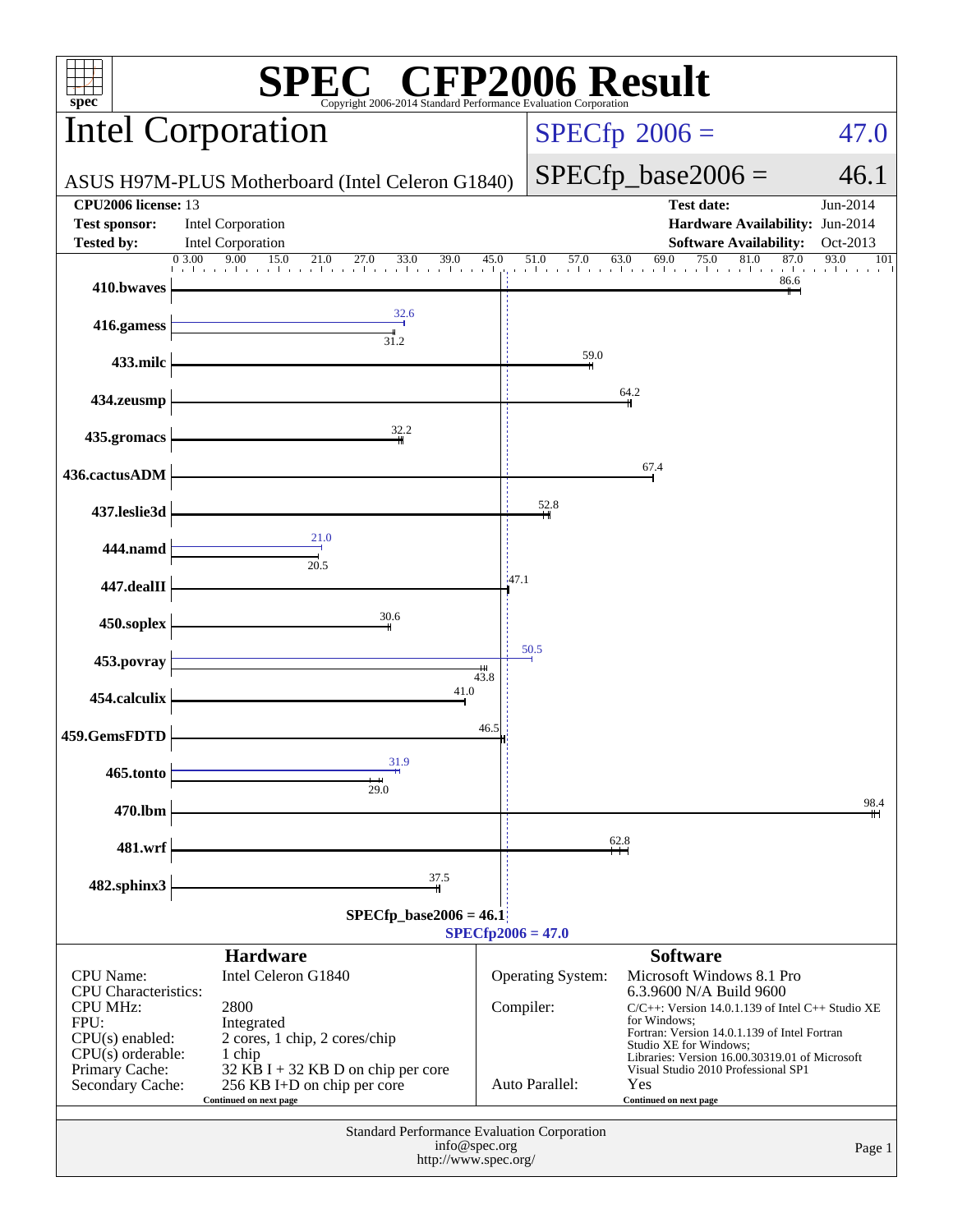

Intel Corporation

## $SPECfp2006 = 47.0$  $SPECfp2006 = 47.0$

ASUS H97M-PLUS Motherboard (Intel Celeron G1840)

 $SPECfp\_base2006 = 46.1$ 

| <b>CPU<sub>2006</sub></b> license: 13 |                                                                                                                   |                                                                                 | <b>Test date:</b><br>$Jun-2014$                                   |
|---------------------------------------|-------------------------------------------------------------------------------------------------------------------|---------------------------------------------------------------------------------|-------------------------------------------------------------------|
| <b>Test sponsor:</b>                  | Intel Corporation                                                                                                 |                                                                                 | Hardware Availability: Jun-2014                                   |
| <b>Tested by:</b>                     | Intel Corporation                                                                                                 |                                                                                 | <b>Software Availability:</b><br>Oct-2013                         |
| L3 Cache:<br>Other Cache:<br>Memory:  | $2 \text{ MB I+D}$ on chip per chip<br>None<br>8 GB (2 x 4 GB 2Rx4 PC3-12800U-11, running at<br>1333 MHz and CL9) | File System:<br><b>System State:</b><br><b>Base Pointers:</b><br>Peak Pointers: | <b>NTFS</b><br>Default<br>$32/64$ -bit<br>$32/64$ -bit            |
| Disk Subsystem:<br>Other Hardware:    | 1 TB Seagate SATA HDD, 7200 RPM<br>None                                                                           | Other Software:                                                                 | SmartHeap Library Version 10.0 from<br>http://www.microquill.com/ |

| <b>Results Table</b>   |                |              |                |       |                |             |                |              |                |              |                |              |
|------------------------|----------------|--------------|----------------|-------|----------------|-------------|----------------|--------------|----------------|--------------|----------------|--------------|
|                        | <b>Base</b>    |              |                |       |                | <b>Peak</b> |                |              |                |              |                |              |
| <b>Benchmark</b>       | <b>Seconds</b> | <b>Ratio</b> | <b>Seconds</b> | Ratio | <b>Seconds</b> | Ratio       | <b>Seconds</b> | <b>Ratio</b> | <b>Seconds</b> | <b>Ratio</b> | <b>Seconds</b> | <b>Ratio</b> |
| 410.bwayes             | 157            | 86.3         | 154            | 88.1  | 157            | 86.6        | 157            | 86.3         | 154            | 88.1         | 157            | 86.6         |
| 416.gamess             | 632            | 31.0         | 628            | 31.2  | 627            | 31.2        | 602            | 32.5         | 600            | 32.6         | 601            | 32.6         |
| $433$ .milc            | 156            | 59.0         | 156            | 59.0  | 157            | 58.5        | 156            | 59.0         | <b>156</b>     | 59.0         | 157            | 58.5         |
| $434$ . zeusmp         | 141            | 64.4         | 142            | 63.9  | 142            | 64.2        | 141            | 64.4         | 142            | 63.9         | <u>142</u>     | 64.2         |
| $435.$ gromacs         | 224            | 31.8         | <u>222</u>     | 32.2  | 220            | 32.4        | 224            | 31.8         | 222            | <u>32.2</u>  | 220            | 32.4         |
| 436.cactusADM          | 177            | 67.4         | 177            | 67.4  | 177            | 67.5        | 177            | 67.4         | 177            | 67.4         | 177            | 67.5         |
| 437.leslie3d           | 177            | 53.0         | 181            | 52.0  | 178            | 52.8        | 177            | 53.0         | 181            | 52.0         | 178            | 52.8         |
| 444.namd               | 392            | 20.5         | 392            | 20.5  | 392            | 20.5        | 382            | 21.0         | 382            | 21.0         | 382            | 21.0         |
| $ 447 \text{.}$ dealII | 243            | 47.1         | 242            | 47.2  | 243            | 47.0        | 243            | <u>47.1</u>  | 242            | 47.2         | 243            | 47.0         |
| $450$ .soplex          | 273            | 30.6         | 272            | 30.6  | 276            | 30.3        | 273            | 30.6         | 272            | 30.6         | 276            | 30.3         |
| $ 453$ . povray        | 121            | 43.8         | 121            | 44.1  | 123            | 43.3        | 105            | 50.5         | 106            | 50.4         | 105            | 50.5         |
| $454$ .calculix        | 201            | 41.1         | 201            | 41.0  | 201            | 41.0        | 201            | 41.1         | 201            | 41.0         | 201            | 41.0         |
| 459.GemsFDTD           | 227            | 46.7         | 228            | 46.5  | 230            | 46.2        | 227            | 46.7         | 228            | 46.5         | 230            | 46.2         |
| $ 465$ .tonto          | 334            | 29.5         | 354            | 27.8  | 339            | 29.0        | 308            | 31.9         | <u>309</u>     | 31.9         | 314            | 31.4         |
| 470.1bm                | 140            | 98.4         | 139            | 99.1  | 140            | 98.1        | <b>140</b>     | 98.4         | 139            | 99.1         | 140            | 98.1         |
| $ 481$ .wrf            | 175            | 63.9         | 178            | 62.8  | 181            | 61.6        | 175            | 63.9         | <u>178</u>     | 62.8         | 181            | 61.6         |
| $482$ .sphinx $3$      | 520            | 37.5         | 526            | 37.1  | 519            | 37.6        | 520            | 37.5         | 526            | 37.1         | 519            | 37.6         |

Results appear in the [order in which they were run.](http://www.spec.org/auto/cpu2006/Docs/result-fields.html#RunOrder) Bold underlined text [indicates a median measurement.](http://www.spec.org/auto/cpu2006/Docs/result-fields.html#Median)

## **[Compiler Invocation Notes](http://www.spec.org/auto/cpu2006/Docs/result-fields.html#CompilerInvocationNotes)**

 To compile these binaries, the Intel Compiler 14.0 was set up to generate 64-bit binaries with the command: "ipsxe-comp-vars.bat intel64 vs2010" (shortcut provided in the Intel(r) Parallel Studio XE 2013 program folder)

## **[Platform Notes](http://www.spec.org/auto/cpu2006/Docs/result-fields.html#PlatformNotes)**

 Sysinfo program C:\SPEC14.0/Docs/sysinfo \$Rev: 6775 \$ \$Date:: 2011-08-16 #\$ \8787f7622badcf24e01c368b1db4377c running on Clt10C37B4DEC70 Fri Jun 27 23:24:47 2014

 This section contains SUT (System Under Test) info as seen by some common utilities. To remove or add to this section, see: Continued on next page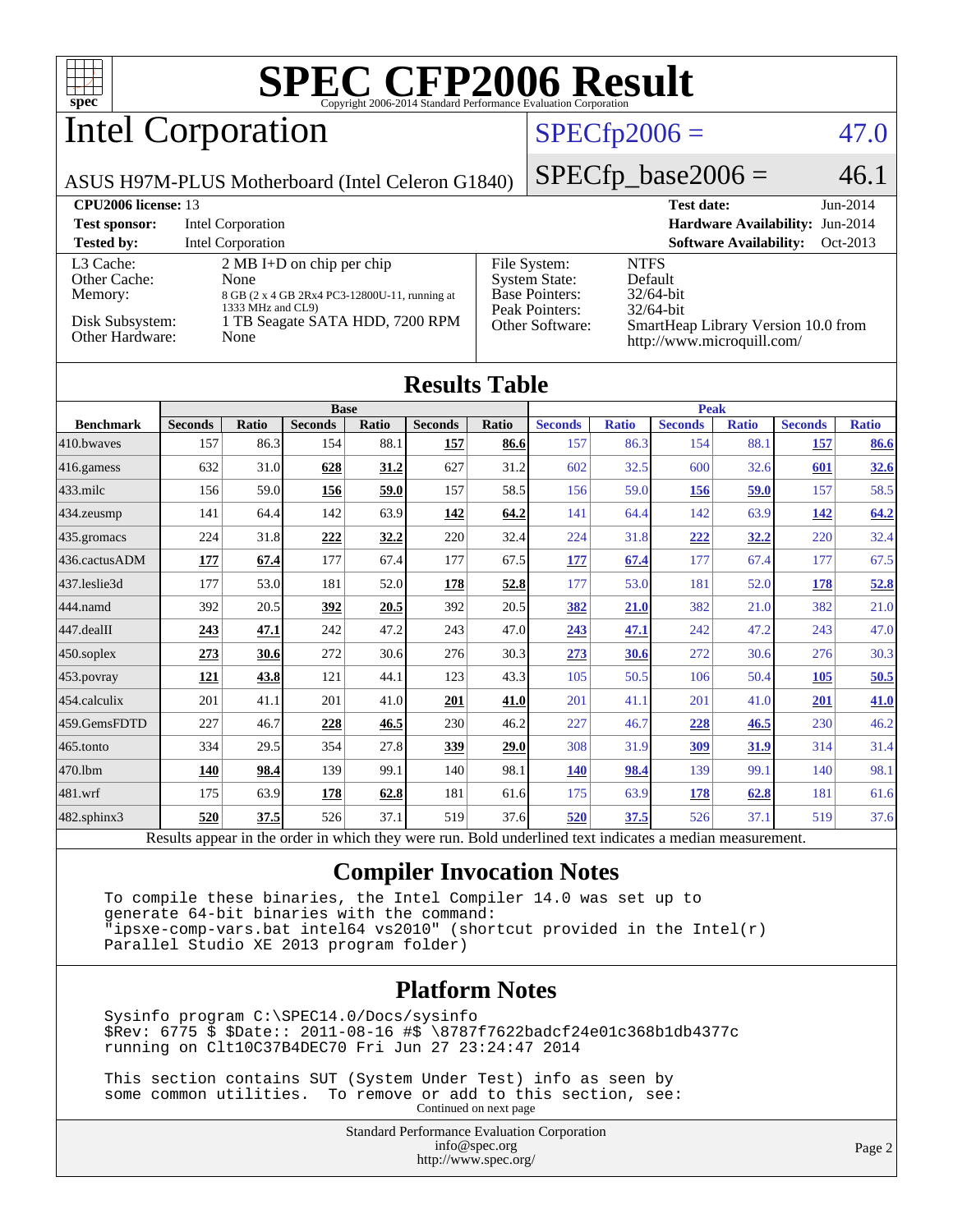

Intel Corporation

 $SPECfp2006 = 47.0$  $SPECfp2006 = 47.0$ 

ASUS H97M-PLUS Motherboard (Intel Celeron G1840)

**[Test sponsor:](http://www.spec.org/auto/cpu2006/Docs/result-fields.html#Testsponsor)** Intel Corporation **[Hardware Availability:](http://www.spec.org/auto/cpu2006/Docs/result-fields.html#HardwareAvailability)** Jun-2014

 $SPECTp\_base2006 = 46.1$ **[CPU2006 license:](http://www.spec.org/auto/cpu2006/Docs/result-fields.html#CPU2006license)** 13 **[Test date:](http://www.spec.org/auto/cpu2006/Docs/result-fields.html#Testdate)** Jun-2014

**[Tested by:](http://www.spec.org/auto/cpu2006/Docs/result-fields.html#Testedby)** Intel Corporation **[Software Availability:](http://www.spec.org/auto/cpu2006/Docs/result-fields.html#SoftwareAvailability)** Oct-2013

## **[Platform Notes \(Continued\)](http://www.spec.org/auto/cpu2006/Docs/result-fields.html#PlatformNotes)**

<http://www.spec.org/cpu2006/Docs/config.html#sysinfo>

 Trying 'systeminfo' OS Name : Microsoft Windows 8.1 Pro<br>OS Version : 6.3.9600 N/A Build 9600 : 6.3.9600 N/A Build 9600 System Manufacturer: ASUS System Model : All Series Processor(s) : 1 Processor(s) Installed. [01]: Intel64 Family 6 Model 60 Stepping 3 GenuineIntel ~2800 Mhz BIOS Version : American Megatrends Inc. 2001, 6/13/2014 Total Physical Memory: 8,005 MB Trying 'wmic cpu get /value' DeviceID : CPU<br>L2CacheSize : 512 L2CacheSize : 512<br>L3CacheSize : 2048 L3CacheSize MaxClockSpeed : 2800 Name : Intel(R) Celeron(R) CPU G1840 @ 2.80GHz NumberOfCores : 2 NumberOfLogicalProcessors: 2

(End of data from sysinfo program)

## **[Component Notes](http://www.spec.org/auto/cpu2006/Docs/result-fields.html#ComponentNotes)**

 Tested systems can be used with Shin-G ATX case, PC Power and Cooling 1200W power supply

## **[General Notes](http://www.spec.org/auto/cpu2006/Docs/result-fields.html#GeneralNotes)**

 OMP\_NUM\_THREADS set to number of processors cores KMP\_AFFINITY set to granularity=fine,scatter Binaries compiled on a system with 1x Intel Core i7-860 CPU + 8GB memory using Windows 7 Enterprise 64-bit

## **[Base Compiler Invocation](http://www.spec.org/auto/cpu2006/Docs/result-fields.html#BaseCompilerInvocation)**

[C benchmarks](http://www.spec.org/auto/cpu2006/Docs/result-fields.html#Cbenchmarks): [icl -Qvc10](http://www.spec.org/cpu2006/results/res2014q3/cpu2006-20140715-30471.flags.html#user_CCbase_intel_icc_vc10_9607f3ecbcdf68042245f068e51b40c1) [-Qstd=c99](http://www.spec.org/cpu2006/results/res2014q3/cpu2006-20140715-30471.flags.html#user_CCbase_intel_compiler_c99_mode_1a3d110e3041b3ad4466830521bdad2a)

[C++ benchmarks:](http://www.spec.org/auto/cpu2006/Docs/result-fields.html#CXXbenchmarks) [icl -Qvc10](http://www.spec.org/cpu2006/results/res2014q3/cpu2006-20140715-30471.flags.html#user_CXXbase_intel_icc_vc10_9607f3ecbcdf68042245f068e51b40c1)

[Fortran benchmarks](http://www.spec.org/auto/cpu2006/Docs/result-fields.html#Fortranbenchmarks): [ifort](http://www.spec.org/cpu2006/results/res2014q3/cpu2006-20140715-30471.flags.html#user_FCbase_intel_ifort_8a5e5e06b19a251bdeaf8fdab5d62f20)

[Benchmarks using both Fortran and C](http://www.spec.org/auto/cpu2006/Docs/result-fields.html#BenchmarksusingbothFortranandC): [icl -Qvc10](http://www.spec.org/cpu2006/results/res2014q3/cpu2006-20140715-30471.flags.html#user_CC_FCbase_intel_icc_vc10_9607f3ecbcdf68042245f068e51b40c1) [-Qstd=c99](http://www.spec.org/cpu2006/results/res2014q3/cpu2006-20140715-30471.flags.html#user_CC_FCbase_intel_compiler_c99_mode_1a3d110e3041b3ad4466830521bdad2a) [ifort](http://www.spec.org/cpu2006/results/res2014q3/cpu2006-20140715-30471.flags.html#user_CC_FCbase_intel_ifort_8a5e5e06b19a251bdeaf8fdab5d62f20)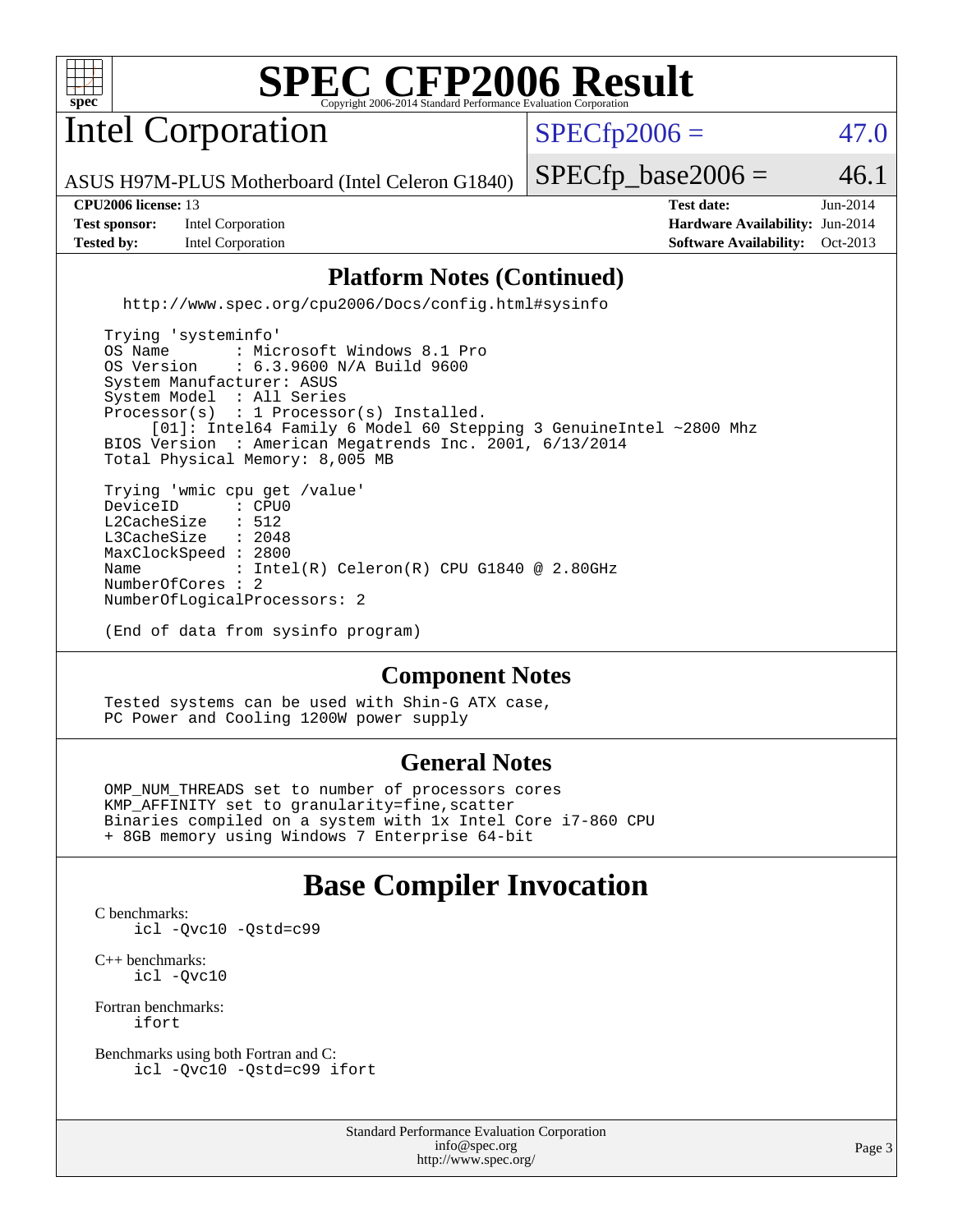

Intel Corporation

 $SPECfp2006 = 47.0$  $SPECfp2006 = 47.0$ 

ASUS H97M-PLUS Motherboard (Intel Celeron G1840)

#### **[CPU2006 license:](http://www.spec.org/auto/cpu2006/Docs/result-fields.html#CPU2006license)** 13 **[Test date:](http://www.spec.org/auto/cpu2006/Docs/result-fields.html#Testdate)** Jun-2014

**[Test sponsor:](http://www.spec.org/auto/cpu2006/Docs/result-fields.html#Testsponsor)** Intel Corporation **[Hardware Availability:](http://www.spec.org/auto/cpu2006/Docs/result-fields.html#HardwareAvailability)** Jun-2014

 $SPECTp\_base2006 = 46.1$ 

**[Tested by:](http://www.spec.org/auto/cpu2006/Docs/result-fields.html#Testedby)** Intel Corporation **[Software Availability:](http://www.spec.org/auto/cpu2006/Docs/result-fields.html#SoftwareAvailability)** Oct-2013

## **[Base Portability Flags](http://www.spec.org/auto/cpu2006/Docs/result-fields.html#BasePortabilityFlags)**

 410.bwaves: [-DSPEC\\_CPU\\_P64](http://www.spec.org/cpu2006/results/res2014q3/cpu2006-20140715-30471.flags.html#suite_basePORTABILITY410_bwaves_DSPEC_CPU_P64) 416.gamess: [-DSPEC\\_CPU\\_P64](http://www.spec.org/cpu2006/results/res2014q3/cpu2006-20140715-30471.flags.html#suite_basePORTABILITY416_gamess_DSPEC_CPU_P64) 433.milc: [-DSPEC\\_CPU\\_P64](http://www.spec.org/cpu2006/results/res2014q3/cpu2006-20140715-30471.flags.html#suite_basePORTABILITY433_milc_DSPEC_CPU_P64) 434.zeusmp: [-DSPEC\\_CPU\\_P64](http://www.spec.org/cpu2006/results/res2014q3/cpu2006-20140715-30471.flags.html#suite_basePORTABILITY434_zeusmp_DSPEC_CPU_P64) 435.gromacs: [-DSPEC\\_CPU\\_P64](http://www.spec.org/cpu2006/results/res2014q3/cpu2006-20140715-30471.flags.html#suite_basePORTABILITY435_gromacs_DSPEC_CPU_P64) 436.cactusADM: [-DSPEC\\_CPU\\_P64](http://www.spec.org/cpu2006/results/res2014q3/cpu2006-20140715-30471.flags.html#suite_basePORTABILITY436_cactusADM_DSPEC_CPU_P64) [-names:lowercase](http://www.spec.org/cpu2006/results/res2014q3/cpu2006-20140715-30471.flags.html#user_baseFPORTABILITY436_cactusADM_lowercase_routine_name_fa09b8c93d90fdc7bf4c1a91694c3a84) [/assume:underscore](http://www.spec.org/cpu2006/results/res2014q3/cpu2006-20140715-30471.flags.html#user_baseFPORTABILITY436_cactusADM_add-underscore_to_routine_name_0c7c658d9e5eb8b86e282975775768a4) 437.leslie3d: [-DSPEC\\_CPU\\_P64](http://www.spec.org/cpu2006/results/res2014q3/cpu2006-20140715-30471.flags.html#suite_basePORTABILITY437_leslie3d_DSPEC_CPU_P64) 444.namd: [-DSPEC\\_CPU\\_P64](http://www.spec.org/cpu2006/results/res2014q3/cpu2006-20140715-30471.flags.html#suite_basePORTABILITY444_namd_DSPEC_CPU_P64) [/TP](http://www.spec.org/cpu2006/results/res2014q3/cpu2006-20140715-30471.flags.html#user_baseCXXPORTABILITY444_namd_assume_cplusplus_sources_73f79b6e94f79d415caf1b69b30a60d8) 447.dealII: [-DSPEC\\_CPU\\_P64](http://www.spec.org/cpu2006/results/res2014q3/cpu2006-20140715-30471.flags.html#suite_basePORTABILITY447_dealII_DSPEC_CPU_P64) [-DDEAL\\_II\\_MEMBER\\_VAR\\_SPECIALIZATION\\_BUG](http://www.spec.org/cpu2006/results/res2014q3/cpu2006-20140715-30471.flags.html#b447.dealII_baseCXXPORTABILITY_DDEAL_II_MEMBER_VAR_SPECIALIZATION_BUG) [-Qoption,cpp,--ms\\_incompat\\_treatment\\_of\\_commas\\_in\\_macros](http://www.spec.org/cpu2006/results/res2014q3/cpu2006-20140715-30471.flags.html#user_baseCXXPORTABILITY447_dealII_workaround_for_incompat_commas_in_macros_371e7208d1728f07541b35505d65f89c) 450.soplex: [-DSPEC\\_CPU\\_P64](http://www.spec.org/cpu2006/results/res2014q3/cpu2006-20140715-30471.flags.html#suite_basePORTABILITY450_soplex_DSPEC_CPU_P64) 453.povray: [-DSPEC\\_CPU\\_P64](http://www.spec.org/cpu2006/results/res2014q3/cpu2006-20140715-30471.flags.html#suite_basePORTABILITY453_povray_DSPEC_CPU_P64) [-DSPEC\\_CPU\\_NEED\\_INVHYP](http://www.spec.org/cpu2006/results/res2014q3/cpu2006-20140715-30471.flags.html#b453.povray_baseCXXPORTABILITY_DSPEC_CPU_NEED_INVHYP) [-DNEED\\_INVHYP](http://www.spec.org/cpu2006/results/res2014q3/cpu2006-20140715-30471.flags.html#b453.povray_baseCXXPORTABILITY_DNEED_INVHYP) 454.calculix: [-DSPEC\\_CPU\\_P64](http://www.spec.org/cpu2006/results/res2014q3/cpu2006-20140715-30471.flags.html#suite_basePORTABILITY454_calculix_DSPEC_CPU_P64) [-DSPEC\\_CPU\\_NOZMODIFIER](http://www.spec.org/cpu2006/results/res2014q3/cpu2006-20140715-30471.flags.html#b454.calculix_baseCPORTABILITY_DSPEC_CPU_NOZMODIFIER) [-names:lowercase](http://www.spec.org/cpu2006/results/res2014q3/cpu2006-20140715-30471.flags.html#user_baseFPORTABILITY454_calculix_lowercase_routine_name_fa09b8c93d90fdc7bf4c1a91694c3a84) 459.GemsFDTD: [-DSPEC\\_CPU\\_P64](http://www.spec.org/cpu2006/results/res2014q3/cpu2006-20140715-30471.flags.html#suite_basePORTABILITY459_GemsFDTD_DSPEC_CPU_P64) 465.tonto: [-DSPEC\\_CPU\\_P64](http://www.spec.org/cpu2006/results/res2014q3/cpu2006-20140715-30471.flags.html#suite_basePORTABILITY465_tonto_DSPEC_CPU_P64) 470.lbm: [-DSPEC\\_CPU\\_P64](http://www.spec.org/cpu2006/results/res2014q3/cpu2006-20140715-30471.flags.html#suite_basePORTABILITY470_lbm_DSPEC_CPU_P64) 481.wrf: [-DSPEC\\_CPU\\_P64](http://www.spec.org/cpu2006/results/res2014q3/cpu2006-20140715-30471.flags.html#suite_basePORTABILITY481_wrf_DSPEC_CPU_P64) [-DSPEC\\_CPU\\_WINDOWS\\_ICL](http://www.spec.org/cpu2006/results/res2014q3/cpu2006-20140715-30471.flags.html#b481.wrf_baseCPORTABILITY_DSPEC_CPU_WINDOWS_ICL) 482.sphinx3: [-DSPEC\\_CPU\\_P64](http://www.spec.org/cpu2006/results/res2014q3/cpu2006-20140715-30471.flags.html#suite_basePORTABILITY482_sphinx3_DSPEC_CPU_P64)

## **[Base Optimization Flags](http://www.spec.org/auto/cpu2006/Docs/result-fields.html#BaseOptimizationFlags)**

[C benchmarks](http://www.spec.org/auto/cpu2006/Docs/result-fields.html#Cbenchmarks):

[-QxSSE4.2](http://www.spec.org/cpu2006/results/res2014q3/cpu2006-20140715-30471.flags.html#user_CCbase_f-QxSSE42_372695bbe211719895df0310b324a1ca) [-Qipo](http://www.spec.org/cpu2006/results/res2014q3/cpu2006-20140715-30471.flags.html#user_CCbase_f-Qipo) [-O3](http://www.spec.org/cpu2006/results/res2014q3/cpu2006-20140715-30471.flags.html#user_CCbase_f-O3) [-Qprec-div-](http://www.spec.org/cpu2006/results/res2014q3/cpu2006-20140715-30471.flags.html#user_CCbase_f-Qprec-div-) [-Qparallel](http://www.spec.org/cpu2006/results/res2014q3/cpu2006-20140715-30471.flags.html#user_CCbase_f-Qparallel) [-Qansi-alias](http://www.spec.org/cpu2006/results/res2014q3/cpu2006-20140715-30471.flags.html#user_CCbase_f-Qansi-alias) [-Qopt-prefetch](http://www.spec.org/cpu2006/results/res2014q3/cpu2006-20140715-30471.flags.html#user_CCbase_f-Qprefetch_37c211608666b9dff9380561f602f0a8) [-Qauto-ilp32](http://www.spec.org/cpu2006/results/res2014q3/cpu2006-20140715-30471.flags.html#user_CCbase_f-Qauto-ilp32) [/F1000000000](http://www.spec.org/cpu2006/results/res2014q3/cpu2006-20140715-30471.flags.html#user_CCbase_set_stack_space_25d7749c1988d91b7f93afbc0ec53727)

[C++ benchmarks:](http://www.spec.org/auto/cpu2006/Docs/result-fields.html#CXXbenchmarks)

[-QxSSE4.2](http://www.spec.org/cpu2006/results/res2014q3/cpu2006-20140715-30471.flags.html#user_CXXbase_f-QxSSE42_372695bbe211719895df0310b324a1ca) [-Qipo](http://www.spec.org/cpu2006/results/res2014q3/cpu2006-20140715-30471.flags.html#user_CXXbase_f-Qipo) [-O3](http://www.spec.org/cpu2006/results/res2014q3/cpu2006-20140715-30471.flags.html#user_CXXbase_f-O3) [-Qprec-div-](http://www.spec.org/cpu2006/results/res2014q3/cpu2006-20140715-30471.flags.html#user_CXXbase_f-Qprec-div-) [-Qparallel](http://www.spec.org/cpu2006/results/res2014q3/cpu2006-20140715-30471.flags.html#user_CXXbase_f-Qparallel) [-Qansi-alias](http://www.spec.org/cpu2006/results/res2014q3/cpu2006-20140715-30471.flags.html#user_CXXbase_f-Qansi-alias) [-Qopt-prefetch](http://www.spec.org/cpu2006/results/res2014q3/cpu2006-20140715-30471.flags.html#user_CXXbase_f-Qprefetch_37c211608666b9dff9380561f602f0a8) [-Qcxx-features](http://www.spec.org/cpu2006/results/res2014q3/cpu2006-20140715-30471.flags.html#user_CXXbase_f-Qcxx_features_dbf36c8a6dba956e22f1645e4dcd4d98) [-Qauto-ilp32](http://www.spec.org/cpu2006/results/res2014q3/cpu2006-20140715-30471.flags.html#user_CXXbase_f-Qauto-ilp32) [/F1000000000](http://www.spec.org/cpu2006/results/res2014q3/cpu2006-20140715-30471.flags.html#user_CXXbase_set_stack_space_25d7749c1988d91b7f93afbc0ec53727) [shlW64M.lib](http://www.spec.org/cpu2006/results/res2014q3/cpu2006-20140715-30471.flags.html#user_CXXbase_SmartHeap64_c4f7f76711bdf8c0633a5c1edf6e5396)  [-link /FORCE:MULTIPLE](http://www.spec.org/cpu2006/results/res2014q3/cpu2006-20140715-30471.flags.html#user_CXXbase_link_force_multiple2_070fe330869edf77077b841074b8b0b6)

[Fortran benchmarks](http://www.spec.org/auto/cpu2006/Docs/result-fields.html#Fortranbenchmarks):

[-QxSSE4.2](http://www.spec.org/cpu2006/results/res2014q3/cpu2006-20140715-30471.flags.html#user_FCbase_f-QxSSE42_372695bbe211719895df0310b324a1ca) [-Qipo](http://www.spec.org/cpu2006/results/res2014q3/cpu2006-20140715-30471.flags.html#user_FCbase_f-Qipo) [-O3](http://www.spec.org/cpu2006/results/res2014q3/cpu2006-20140715-30471.flags.html#user_FCbase_f-O3) [-Qprec-div-](http://www.spec.org/cpu2006/results/res2014q3/cpu2006-20140715-30471.flags.html#user_FCbase_f-Qprec-div-) [-Qparallel](http://www.spec.org/cpu2006/results/res2014q3/cpu2006-20140715-30471.flags.html#user_FCbase_f-Qparallel) [-Qansi-alias](http://www.spec.org/cpu2006/results/res2014q3/cpu2006-20140715-30471.flags.html#user_FCbase_f-Qansi-alias) [-Qopt-prefetch](http://www.spec.org/cpu2006/results/res2014q3/cpu2006-20140715-30471.flags.html#user_FCbase_f-Qprefetch_37c211608666b9dff9380561f602f0a8) [/F1000000000](http://www.spec.org/cpu2006/results/res2014q3/cpu2006-20140715-30471.flags.html#user_FCbase_set_stack_space_25d7749c1988d91b7f93afbc0ec53727)

[Benchmarks using both Fortran and C](http://www.spec.org/auto/cpu2006/Docs/result-fields.html#BenchmarksusingbothFortranandC):

[-QxSSE4.2](http://www.spec.org/cpu2006/results/res2014q3/cpu2006-20140715-30471.flags.html#user_CC_FCbase_f-QxSSE42_372695bbe211719895df0310b324a1ca) [-Qipo](http://www.spec.org/cpu2006/results/res2014q3/cpu2006-20140715-30471.flags.html#user_CC_FCbase_f-Qipo) [-O3](http://www.spec.org/cpu2006/results/res2014q3/cpu2006-20140715-30471.flags.html#user_CC_FCbase_f-O3) [-Qprec-div-](http://www.spec.org/cpu2006/results/res2014q3/cpu2006-20140715-30471.flags.html#user_CC_FCbase_f-Qprec-div-) [-Qparallel](http://www.spec.org/cpu2006/results/res2014q3/cpu2006-20140715-30471.flags.html#user_CC_FCbase_f-Qparallel) [-Qansi-alias](http://www.spec.org/cpu2006/results/res2014q3/cpu2006-20140715-30471.flags.html#user_CC_FCbase_f-Qansi-alias) [-Qopt-prefetch](http://www.spec.org/cpu2006/results/res2014q3/cpu2006-20140715-30471.flags.html#user_CC_FCbase_f-Qprefetch_37c211608666b9dff9380561f602f0a8) [-Qauto-ilp32](http://www.spec.org/cpu2006/results/res2014q3/cpu2006-20140715-30471.flags.html#user_CC_FCbase_f-Qauto-ilp32) [/F1000000000](http://www.spec.org/cpu2006/results/res2014q3/cpu2006-20140715-30471.flags.html#user_CC_FCbase_set_stack_space_25d7749c1988d91b7f93afbc0ec53727)

## **[Peak Compiler Invocation](http://www.spec.org/auto/cpu2006/Docs/result-fields.html#PeakCompilerInvocation)**

[C benchmarks](http://www.spec.org/auto/cpu2006/Docs/result-fields.html#Cbenchmarks):

[icl -Qvc10](http://www.spec.org/cpu2006/results/res2014q3/cpu2006-20140715-30471.flags.html#user_CCpeak_intel_icc_vc10_9607f3ecbcdf68042245f068e51b40c1) [-Qstd=c99](http://www.spec.org/cpu2006/results/res2014q3/cpu2006-20140715-30471.flags.html#user_CCpeak_intel_compiler_c99_mode_1a3d110e3041b3ad4466830521bdad2a)

[C++ benchmarks:](http://www.spec.org/auto/cpu2006/Docs/result-fields.html#CXXbenchmarks) [icl -Qvc10](http://www.spec.org/cpu2006/results/res2014q3/cpu2006-20140715-30471.flags.html#user_CXXpeak_intel_icc_vc10_9607f3ecbcdf68042245f068e51b40c1)

Continued on next page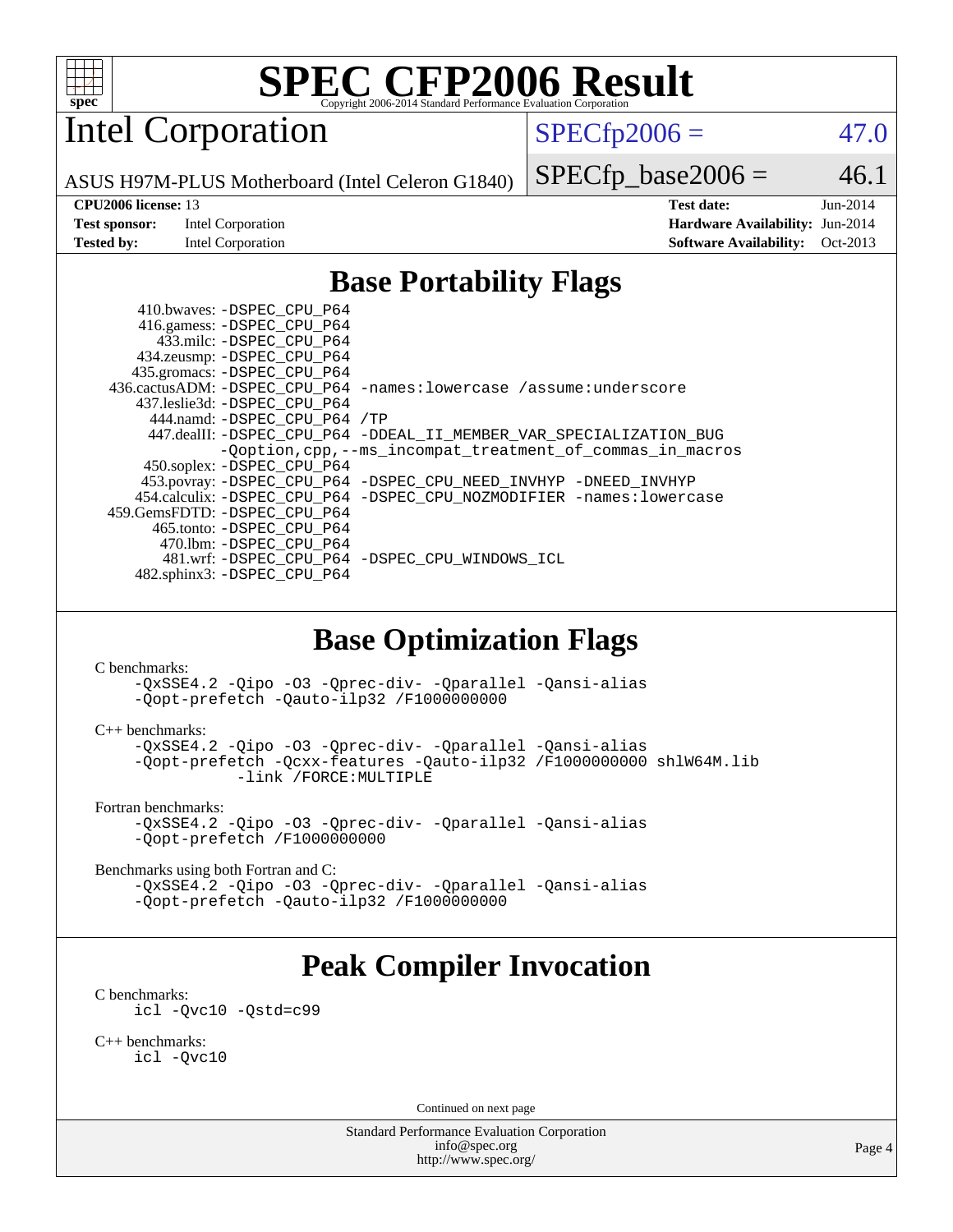

Intel Corporation

 $SPECfp2006 = 47.0$  $SPECfp2006 = 47.0$ 

 $SPECTp\_base2006 = 46.1$ 

ASUS H97M-PLUS Motherboard (Intel Celeron G1840)

**[Tested by:](http://www.spec.org/auto/cpu2006/Docs/result-fields.html#Testedby)** Intel Corporation **[Software Availability:](http://www.spec.org/auto/cpu2006/Docs/result-fields.html#SoftwareAvailability)** Oct-2013

**[CPU2006 license:](http://www.spec.org/auto/cpu2006/Docs/result-fields.html#CPU2006license)** 13 **[Test date:](http://www.spec.org/auto/cpu2006/Docs/result-fields.html#Testdate)** Jun-2014 **[Test sponsor:](http://www.spec.org/auto/cpu2006/Docs/result-fields.html#Testsponsor)** Intel Corporation **[Hardware Availability:](http://www.spec.org/auto/cpu2006/Docs/result-fields.html#HardwareAvailability)** Jun-2014

## **[Peak Compiler Invocation \(Continued\)](http://www.spec.org/auto/cpu2006/Docs/result-fields.html#PeakCompilerInvocation)**

[Fortran benchmarks](http://www.spec.org/auto/cpu2006/Docs/result-fields.html#Fortranbenchmarks): [ifort](http://www.spec.org/cpu2006/results/res2014q3/cpu2006-20140715-30471.flags.html#user_FCpeak_intel_ifort_8a5e5e06b19a251bdeaf8fdab5d62f20)

[Benchmarks using both Fortran and C](http://www.spec.org/auto/cpu2006/Docs/result-fields.html#BenchmarksusingbothFortranandC): [icl -Qvc10](http://www.spec.org/cpu2006/results/res2014q3/cpu2006-20140715-30471.flags.html#user_CC_FCpeak_intel_icc_vc10_9607f3ecbcdf68042245f068e51b40c1) [-Qstd=c99](http://www.spec.org/cpu2006/results/res2014q3/cpu2006-20140715-30471.flags.html#user_CC_FCpeak_intel_compiler_c99_mode_1a3d110e3041b3ad4466830521bdad2a) [ifort](http://www.spec.org/cpu2006/results/res2014q3/cpu2006-20140715-30471.flags.html#user_CC_FCpeak_intel_ifort_8a5e5e06b19a251bdeaf8fdab5d62f20)

## **[Peak Portability Flags](http://www.spec.org/auto/cpu2006/Docs/result-fields.html#PeakPortabilityFlags)**

Same as Base Portability Flags

## **[Peak Optimization Flags](http://www.spec.org/auto/cpu2006/Docs/result-fields.html#PeakOptimizationFlags)**

[C benchmarks](http://www.spec.org/auto/cpu2006/Docs/result-fields.html#Cbenchmarks):

433.milc: basepeak = yes

 $470$ .lbm: basepeak = yes

 $482$ .sphinx $3$ : basepeak = yes

```
C++ benchmarks:
```
 444.namd: [-QxSSE4.2](http://www.spec.org/cpu2006/results/res2014q3/cpu2006-20140715-30471.flags.html#user_peakPASS2_CXXFLAGSPASS2_LDFLAGS444_namd_f-QxSSE42_372695bbe211719895df0310b324a1ca)(pass 2) [-Qprof\\_gen](http://www.spec.org/cpu2006/results/res2014q3/cpu2006-20140715-30471.flags.html#user_peakPASS1_CXXFLAGSPASS1_LDFLAGS444_namd_Qprof_gen)(pass 1) [-Qprof\\_use](http://www.spec.org/cpu2006/results/res2014q3/cpu2006-20140715-30471.flags.html#user_peakPASS2_CXXFLAGSPASS2_LDFLAGS444_namd_Qprof_use)(pass 2) [-Qipo](http://www.spec.org/cpu2006/results/res2014q3/cpu2006-20140715-30471.flags.html#user_peakOPTIMIZE444_namd_f-Qipo) [-O3](http://www.spec.org/cpu2006/results/res2014q3/cpu2006-20140715-30471.flags.html#user_peakOPTIMIZE444_namd_f-O3) [-Qprec-div-](http://www.spec.org/cpu2006/results/res2014q3/cpu2006-20140715-30471.flags.html#user_peakOPTIMIZE444_namd_f-Qprec-div-) [-Oa](http://www.spec.org/cpu2006/results/res2014q3/cpu2006-20140715-30471.flags.html#user_peakOPTIMIZE444_namd_f-Oa) [-Qauto-ilp32](http://www.spec.org/cpu2006/results/res2014q3/cpu2006-20140715-30471.flags.html#user_peakCXXOPTIMIZE444_namd_f-Qauto-ilp32) [/F1000000000](http://www.spec.org/cpu2006/results/res2014q3/cpu2006-20140715-30471.flags.html#user_peakEXTRA_LDFLAGS444_namd_set_stack_space_25d7749c1988d91b7f93afbc0ec53727) [shlW64M.lib](http://www.spec.org/cpu2006/results/res2014q3/cpu2006-20140715-30471.flags.html#user_peakEXTRA_LIBS444_namd_SmartHeap64_c4f7f76711bdf8c0633a5c1edf6e5396) [-link /FORCE:MULTIPLE](http://www.spec.org/cpu2006/results/res2014q3/cpu2006-20140715-30471.flags.html#user_peakLDOUT444_namd_link_force_multiple2_070fe330869edf77077b841074b8b0b6)

447.dealII: basepeak = yes

 $450$ .soplex: basepeak = yes

 453.povray: [-QxSSE4.2](http://www.spec.org/cpu2006/results/res2014q3/cpu2006-20140715-30471.flags.html#user_peakPASS2_CXXFLAGSPASS2_LDFLAGS453_povray_f-QxSSE42_372695bbe211719895df0310b324a1ca)(pass 2) [-Qprof\\_gen](http://www.spec.org/cpu2006/results/res2014q3/cpu2006-20140715-30471.flags.html#user_peakPASS1_CXXFLAGSPASS1_LDFLAGS453_povray_Qprof_gen)(pass 1) [-Qprof\\_use](http://www.spec.org/cpu2006/results/res2014q3/cpu2006-20140715-30471.flags.html#user_peakPASS2_CXXFLAGSPASS2_LDFLAGS453_povray_Qprof_use)(pass 2) [-Qipo](http://www.spec.org/cpu2006/results/res2014q3/cpu2006-20140715-30471.flags.html#user_peakOPTIMIZE453_povray_f-Qipo) [-O3](http://www.spec.org/cpu2006/results/res2014q3/cpu2006-20140715-30471.flags.html#user_peakOPTIMIZE453_povray_f-O3) [-Qprec-div-](http://www.spec.org/cpu2006/results/res2014q3/cpu2006-20140715-30471.flags.html#user_peakOPTIMIZE453_povray_f-Qprec-div-) [-Qunroll4](http://www.spec.org/cpu2006/results/res2014q3/cpu2006-20140715-30471.flags.html#user_peakOPTIMIZE453_povray_f-Qunroll_013b1c0ea3aa84ef2c65e488bcc3d968) [-Qansi-alias](http://www.spec.org/cpu2006/results/res2014q3/cpu2006-20140715-30471.flags.html#user_peakOPTIMIZE453_povray_f-Qansi-alias) [-Qauto-ilp32](http://www.spec.org/cpu2006/results/res2014q3/cpu2006-20140715-30471.flags.html#user_peakCXXOPTIMIZE453_povray_f-Qauto-ilp32) [/F1000000000](http://www.spec.org/cpu2006/results/res2014q3/cpu2006-20140715-30471.flags.html#user_peakEXTRA_LDFLAGS453_povray_set_stack_space_25d7749c1988d91b7f93afbc0ec53727) [shlW64M.lib](http://www.spec.org/cpu2006/results/res2014q3/cpu2006-20140715-30471.flags.html#user_peakEXTRA_LIBS453_povray_SmartHeap64_c4f7f76711bdf8c0633a5c1edf6e5396)

[Fortran benchmarks](http://www.spec.org/auto/cpu2006/Docs/result-fields.html#Fortranbenchmarks):

 $410.bwaves: basepeak = yes$ 

416.gamess:  $-\QxSSE4$ . 2(pass 2)  $-\Qproc1(gens 1) -Qproc1(gase(gass 2))$ [-Qipo](http://www.spec.org/cpu2006/results/res2014q3/cpu2006-20140715-30471.flags.html#user_peakOPTIMIZE416_gamess_f-Qipo) [-O3](http://www.spec.org/cpu2006/results/res2014q3/cpu2006-20140715-30471.flags.html#user_peakOPTIMIZE416_gamess_f-O3) [-Qprec-div-](http://www.spec.org/cpu2006/results/res2014q3/cpu2006-20140715-30471.flags.html#user_peakOPTIMIZE416_gamess_f-Qprec-div-) [-Qunroll2](http://www.spec.org/cpu2006/results/res2014q3/cpu2006-20140715-30471.flags.html#user_peakOPTIMIZE416_gamess_f-Qunroll_1d9456aa650e77fc2a0cf43cef3fa08c) [-Ob0](http://www.spec.org/cpu2006/results/res2014q3/cpu2006-20140715-30471.flags.html#user_peakOPTIMIZE416_gamess_f-Ob_n_fbe6f6428adb7d4b74b1e99bb2444c2d) [-Qansi-alias](http://www.spec.org/cpu2006/results/res2014q3/cpu2006-20140715-30471.flags.html#user_peakOPTIMIZE416_gamess_f-Qansi-alias) [-Qscalar-rep-](http://www.spec.org/cpu2006/results/res2014q3/cpu2006-20140715-30471.flags.html#user_peakOPTIMIZE416_gamess_f-Qscalar-rep_02cb9e11a5340d80ab3062d84e5dfb2e) [/F1000000000](http://www.spec.org/cpu2006/results/res2014q3/cpu2006-20140715-30471.flags.html#user_peakEXTRA_LDFLAGS416_gamess_set_stack_space_25d7749c1988d91b7f93afbc0ec53727)

434.zeusmp: basepeak = yes

437.leslie3d: basepeak = yes

Continued on next page